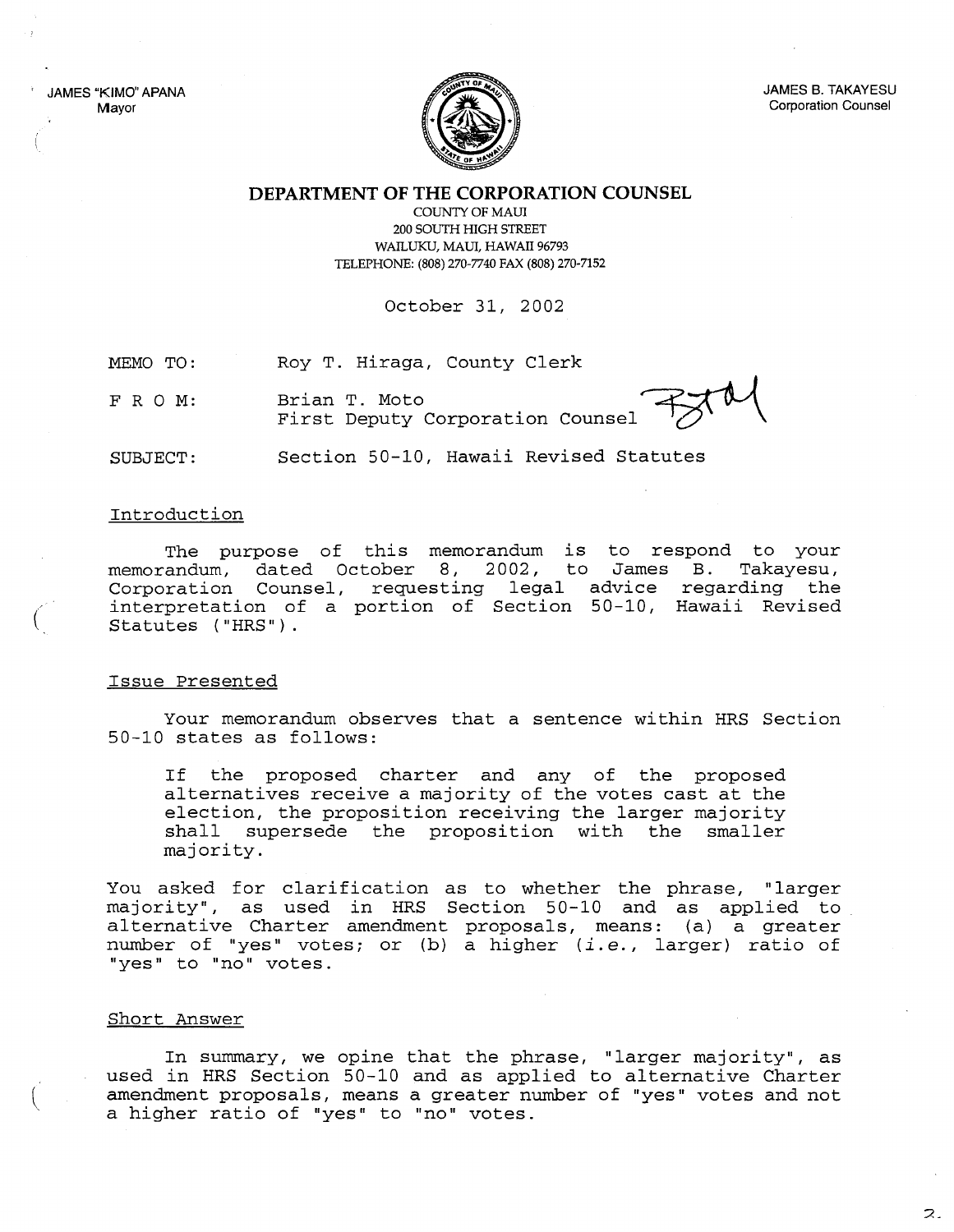Roy T. Hiraga, County Clerk October 31, 2002 Page 2

## Analysis and Discussion

(

As discussed earlier, and as discussed in <sup>a</sup> letter, dated August 3, 2001, from the Department of the Corporation Counsel to Attorney General Earl Anzai, we are of the opinion that Chapter 50, Hawaii Revised Statutes ("HRS"), constitutes the enabling statutory law on county charter commissions and continues to be valid and applicable to the operation and procedures of county charter commissions and to the submission of charter amendments.

HRS Section 50-10 states, in pertinent part, as follows:

Each elector may vote for the proposed charter and for any proposed alternative. Blank ballots and spoiled ballots shall not be counted in determining the majority of the votes. Any proposition receiving a majority of the votes cast at the charter election shall be considered approved by the electors. If the proposed considered approved by the electors. charter and any of the proposed alternatives receive a majority of the votes cast at the election, the proposition receiving the larger majority shall supersede the proposition with the smaller majority.

HRS Section 50-11 states as follows:

Every charter established under this chapter shall provide means by which the charter may be amended or revised. The provisions for amendment and revision must provide for approval of all amendments and revisions by referendum to the electors of the county. The amendment or revision shall be considered ratified if <sup>a</sup> majority of the electors voting on the amendment or revision cast their ballots in favor of adoption.

<sup>&</sup>lt;sup>1</sup>In our letter to the Attorney General, we identified the following arguments supporting the validity and relevancy of HRS Chapter 50: (1) The language of HRS Chapter 50 is plain and unambiguous with regard to its application to successive, and not just initial, county charter commissions; (2) HRS Chapter <sup>50</sup> has not been explicitly repealed, and repeals by implication are disfavored; and (3) HGEA v. County of Maui, 59 Haw. 65 (1978) confirms, not rejects, the continuing validity of HRS Chapter 50, and demonstrates that HRS Chapter 50 addresses matters of statewide concern and interest and has not been superseded by county charter provisions.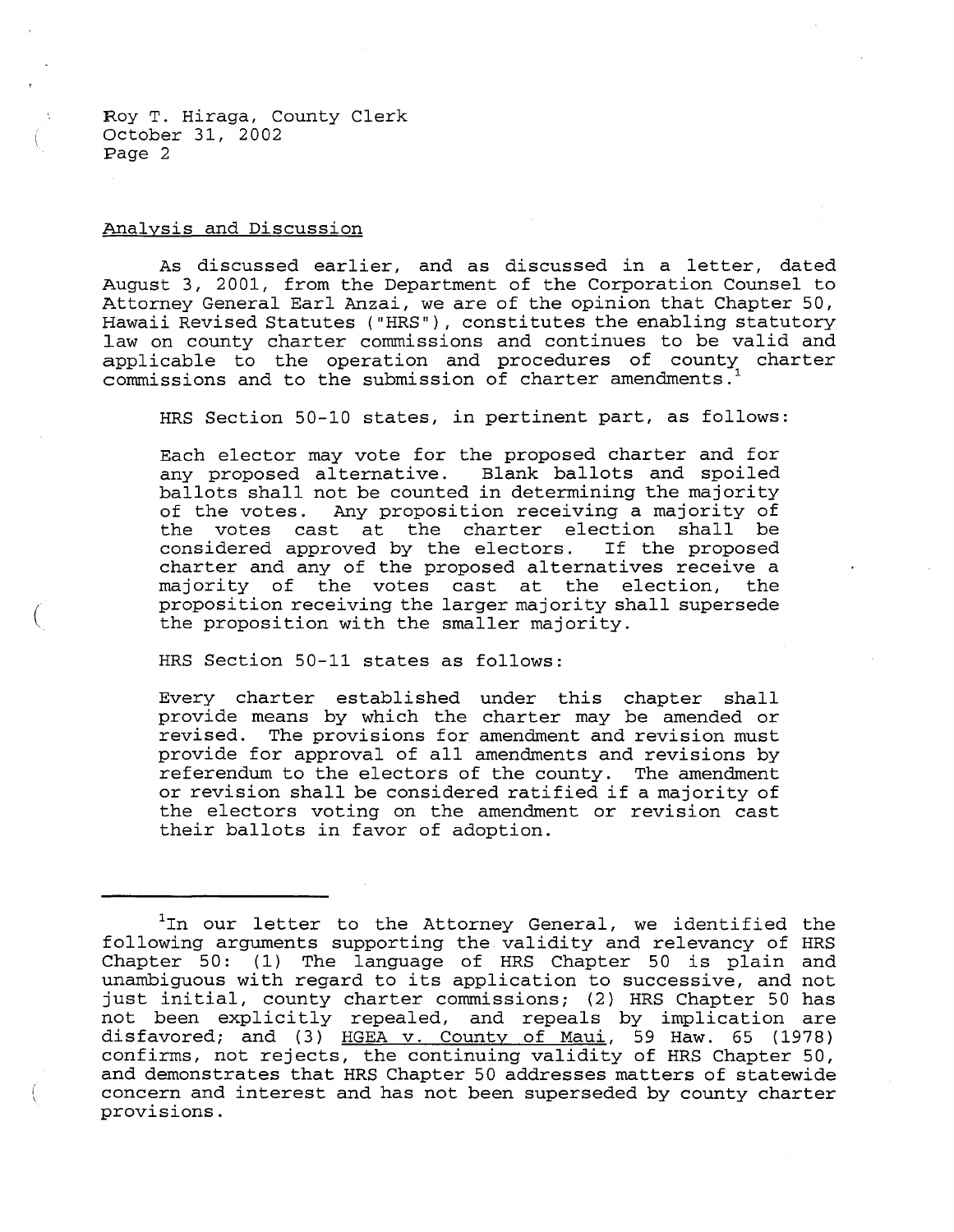Roy T. Hiraga, County Clerk October 31, 2002 page 3

(

On the subject of statutory construction, the Supreme Court of Hawaii has stated:

When construing <sup>a</sup> statute, the starting point is the language of the statute itself. Courts are bound to give effect to all parts of <sup>a</sup> statute, and that no clause, sentence, or word shall be construed as superfluous, sentence, of word shart be construed as superfruous,<br>void, or insignificant if a construction can be legitimately found which will give force to and preserve all words of the statute. Words are given their common meaning unless some wording in the statute requires a<br>different interpretation. Moreover, although the different interpretation. Moreover, although the intention of the legislature is to be obtained primarily from the language of the statute itself, we have rejected an approach to statutory construction which limits us to the words of a statute, for when aid to construction of the words of a statuce, for when and to construction of<br>the meaning of words, as used in the statute, is available, there certainly can be no rule of law which forbids its use, however clear the words may appear on superficial examination. ... Finally, a rational, sensible and practicable interpretation of <sup>a</sup> statute is preferred to one which is unreasonable or impracticable, because the legislature is presumed not to intend an absurd result, and legislation will be construed to avoid, if possible, inconsistency, contradiction, and illogicality.<sup>2</sup>

In view of the provisions cited above, we believe that the most reasonable interpretation of the phrase, "larger majority", as used in HRS Section 50-10, is that it means the greater number of "yes" votes, and not, for example, the greater ratio of "yes" to The votes, and not, for thanged, the greater ratio of yes to meaning of the word "majority".<sup>3</sup> Further, there is no indication in HRS Chapter 50 that "majority" was intended to reference <sup>a</sup> percentage or ratio, and we do not believe it appropriate to read into the subject text a meaning which has no textual support.

 $^{2}$ Cayetano v. Yoshina, No. 25372, slip op. at 1-2 (Hawai'i Oct. 7,2002).

 $3$ The American Heritage Dictionary 757 (2d ed. 1982). **("majority** ... 1. The greater number or part of something. 2. b. The number of votes cast in any election above the total number of all other votes cast.")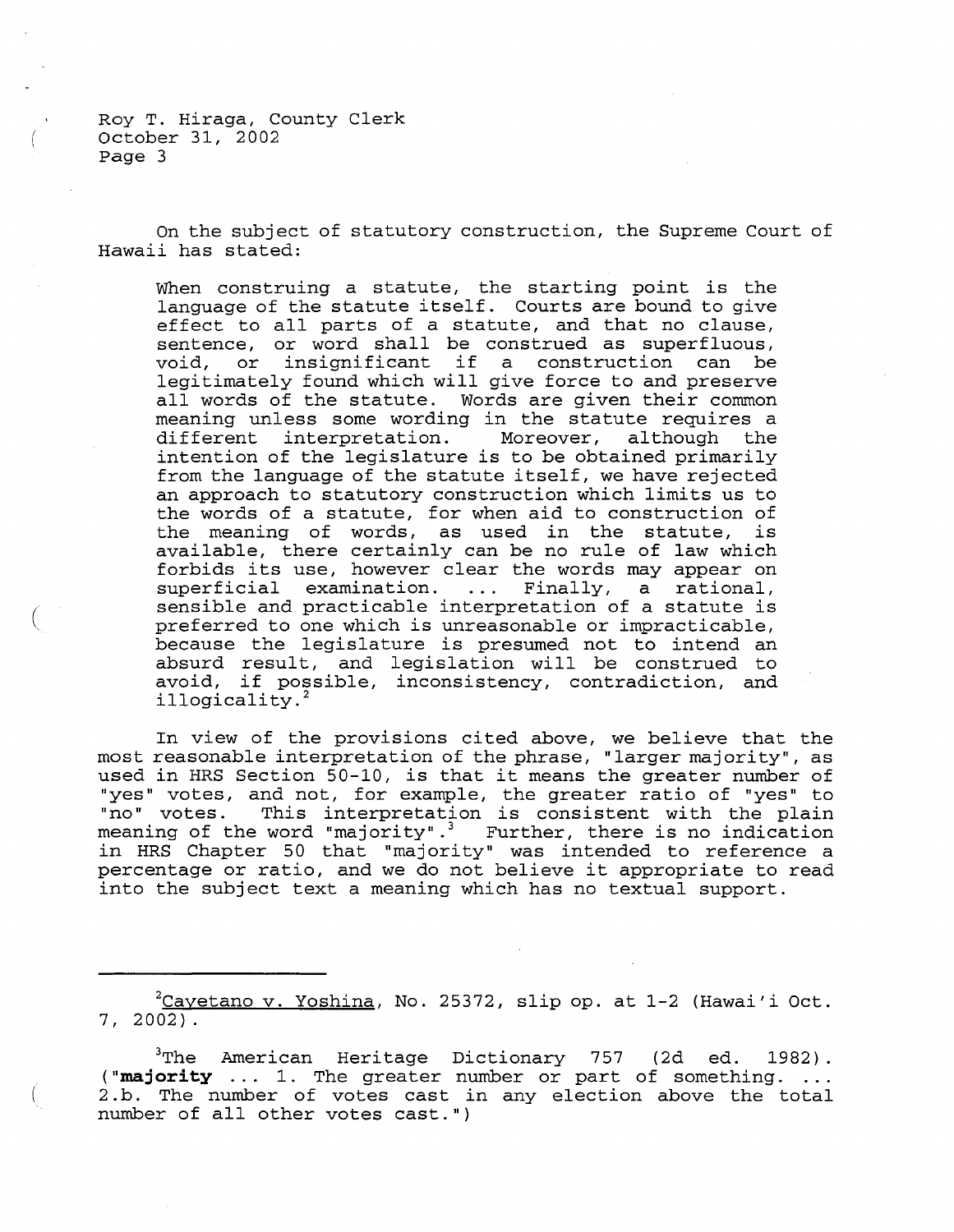Roy T. Hiraga, County Clerk ( October 31, 2002 Page 4

(

(

In addition, construing "larger majority" to mean the higher ratio of "yes" to "no" votes could lead to unintended and<br>irrational results. Assume, for example, the following irrational results. Assume, for hypothetical election results on competing charter amendment proposals:

|                                                                 |  | <u>YES</u>   | <u>NO</u>   |
|-----------------------------------------------------------------|--|--------------|-------------|
| Charter amendment proposal 9:<br>Charter amendment proposal 9A: |  | 1,000<br>100 | 900<br>-50- |

In the hypothetical circumstances summarized above, both proposals have received more "yes" votes than "no" votes; however, the ratio of "yes" to "no" votes differs between the proposals.<sup>4</sup> If "larger majority", as used in HRS Section 50-10, were construed to mean the higher ratio of "yes" to "no" votes, Charter amendment proposal 9A would prevail, despite having received far fewer "yes" votes than would prevail, despice having received far rewer yes votes change proposal *5*, because its facto of yes to no votes is 2.1 as<br>compared to proposal 9 with its ratio of 10:9. We believe that such <sup>a</sup> result conflicts with the intended purposes of HRS Chapter 50, which calls for the voters (or "electors", as they are referred to in HRS Chapter 50) to approve of charter amendments and revisions by referendum. By contrast, interpreting "larger majority" to mean the larger number of "yes" votes avoids this irrational result.

Our interpretation is also consistent with the general intent and purpose of the voting procedures set forth in HRS Chapter 50. These procedures were adopted<sup>5</sup> by the State Legislature to clarify matters relating to ballot preparation and were <sup>a</sup> response to the Hawaii Supreme Court's decision in Kimura v. County of Hawaii, 49 Haw. 336 (1966). In Kimura, the Court suggested that legislation Is the second term of the comparation of the ballot for the considered to supply details as to the form of the ballot for charter proposals, the manner of voting, and the vote required when alternatives are submitted.<sup>6</sup> It is appropriate, therefore, that

 $6$ S.C. Rep. 430, 4<sup>th</sup> Legis., House J. 636 (1967).

 $4$ It should be noted that, pursuant to HRS Section 50-10, blank ballots and spoiled ballots are not counted in determining the majority of the votes.

 $5$ Act 235, 1967 Haw. Sess. Laws 356. Act 235 amended Chapter 143A, Revised Laws of Hawaii 1955, as amended, pertaining to county charters.